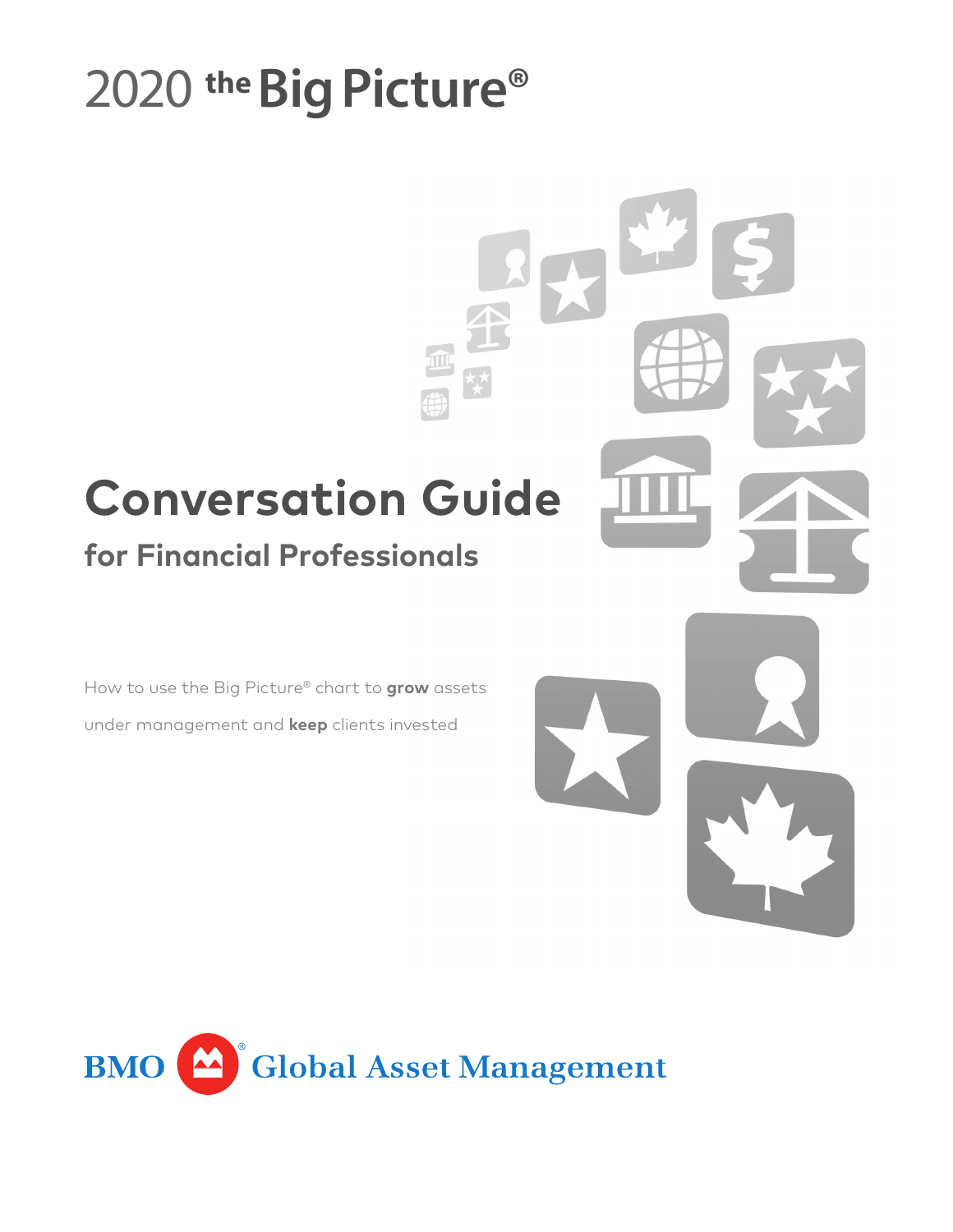### Why use the Big Picture chart?

Financial advisors today face a challenging investing public. Some clients are too focused on the near past. Some insist on trying to time the market. Others are new to investing, and would benefit from an illustrated introduction to its main principles.

Through its smart design and 85.5-year breadth, the Big Picture chart can help you convincingly address each of these audiences.

How to use the Big Picture chart:

# **Top Five Conversation Topics**

# **1** Risk, return, and diversification

### U.S. Stocks

The chart shows that U.S. stocks have outperformed every other asset class shown, compounding at 11.4 percent annually from 1935 through mid-2020. Behind this spectacular return, however, has been an equally important element of risk (as measured by volatility). This is expressed numerically in the chart's summary table, and visually in the variability of the plotted line for this asset class.

U.S. stocks have outperformed every

other asset class shown.

### **Domestic stocks**

Canadian stocks have delivered a relatively strong 9.4 percent compound annual return since 1935. While Canadian equities lagged U.S. equities over this period, they carried comparable risk.

#### (争) International

International equities have delivered a long-term annual return of 8.1 percent — 1.3 percentage points lower than their Canadian counterparts. But there have been extended periods when international stocks have outperformed other major asset classes — as, for example, in the 1950s, 1970s, and 1980s. Foreign equities have historically been riskier than both U.S. and domestic equities, in part due to currency fluctuations.

### **R** Bonds and T-Bills

On average, Canadian government bonds have compounded at a relatively unhurried 6.1 percent per year. But bonds have been less than half as volatile as domestic stocks, with an all-bond portfolio experiencing relatively limited dips in value. T-Bills, meanwhile, have delivered a 4.3 percent annualized return. While T-Bills have delivered the lowest return of major asset classes, they have been the least volatile.

## **B** Balanced, income & growth

A hypothetical balanced portfolio consisting of 50 percent bonds, 16 percent Canadian stocks, 18 percent U.S. stocks, and 16 percent international stocks has landed in the middle of the risk-return spectrum. The portfolio's returns have averaged a respectable 8.5 percent, at half the risk of domestic equities. And when domestic stocks have fallen, the balanced portfolio has always fallen less.

When domestic stocks have fallen, the balanced portfolio has always fallen less.

A hypothetical income-oriented portfolio, heavily weighted toward fixed income investments, has offered a relatively conservative risk-return profile. A growth-oriented portfolio, heavily weighted in equities, has delivered a higher long-term return but at higher risk.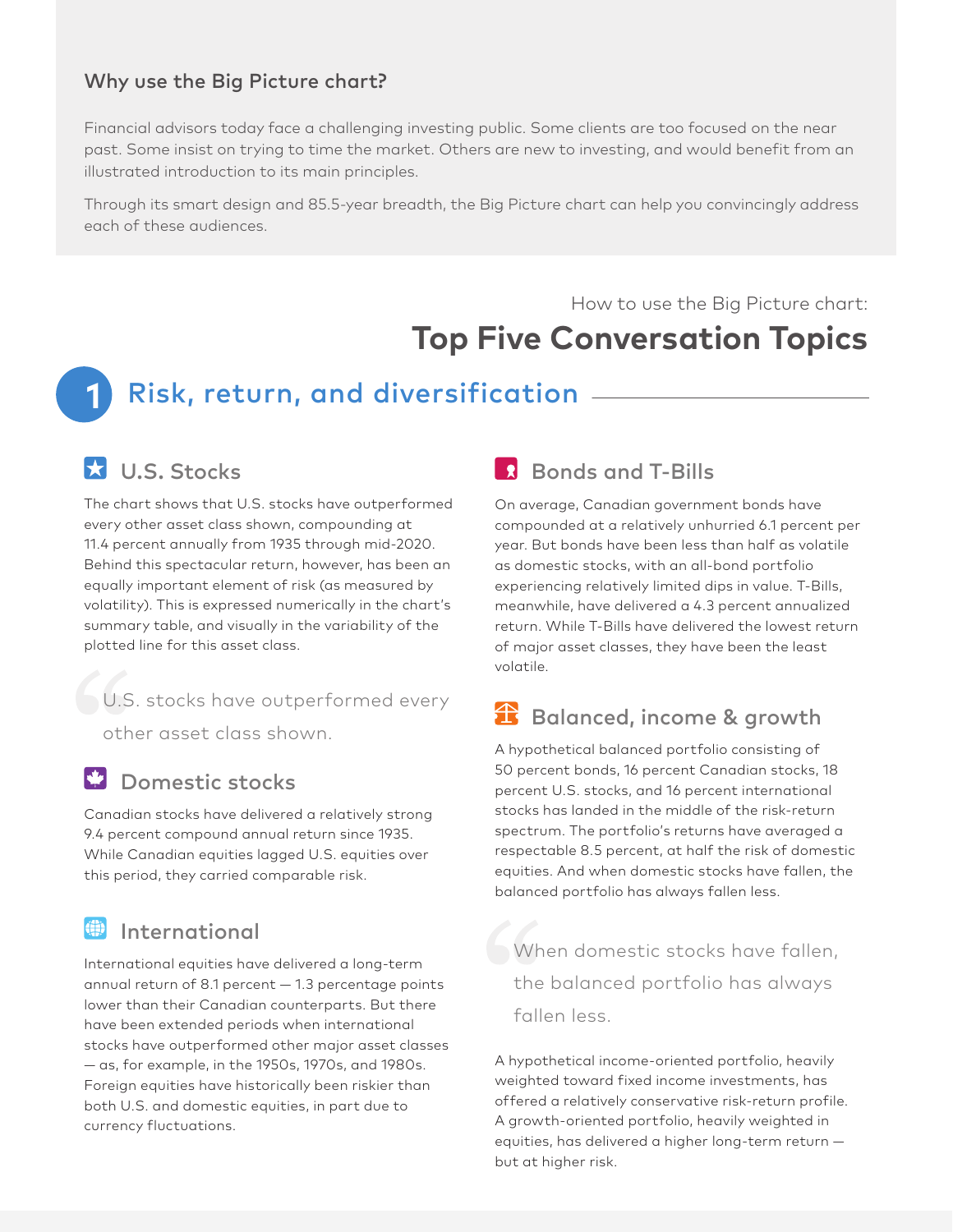# Inflation: A constant risk

As the Big Picture chart shows, one dollar today is worth just one nineteenth what it was in 1935. Investors need protection from inflation, and the best asset class for the job has historically been stocks. Over the past 85.5 years, domestic equities have cumulatively outgrown inflation by a factor of 118.

Some of today's volatility-averse investors have flocked to the relative safety of T-Bills and other low-risk instruments. But a glance at the Big Picture chart shows that T-Bills have barely outpaced inflation. Use the chart to explain that peace of mind may come at the price of long-term purchasing power.

Since 1935, domestic equities have outgrown inflation by a factor of 118.

**3**

**2**

## The importance of staying invested

As the Big Picture chart shows, \$1,000 invested in Canadian stocks in 1935 had grown to \$2,214,962 by mid-year 2020, while the same amount invested in U.S. stocks had grown to \$10,135,994. How could anyone have lost money over this period? Plenty of folks did, by "dancing in and out of the market", to quote Warren Buffett.

Flighty investor behaviour is damaging to returns — and to your business. Use the Big Picture chart to launch a two-pronged argument against such impulses. First, remind market-timing clients that the future cannot be reliably foretold, no matter how authoritative the foreteller. Note the following captions in the Big Picture chart: One, which quotes Alan Greenspan as "unqualifiedly bullish" in 1973, just prior to a massive market crash, and another, which marks the 1979 publication of *Business Week's* "Death of Equities" issue, right before the market's greatest bull run ever.

Canadian equities have routinely rallied — sometimes dramatically before a recession has ended.

Second, point out that stocks have surged when people have least expected them to, leaving behind those on the sidelines. Use the chart to show that Canadian equities have routinely rallied — sometimes dramatically — before a recession has ended.

Buying and holding the balanced portfolio over any 5-year period has produced a positive return 100% of the time.

The Time and Risk chart, which shows that the longer the holding period, the lower the historical likelihood of loss, also speaks to the importance of staying invested. For example, the chart shows that a \$100 investment in the balanced portfolio made at the beginning of the worst 1-year period would have delivered an annual return of negative 21 percent. The same investment made at the beginning of the worst 5-year period would have delivered a slightly *positive* return.

An investor holding the balanced portfolio for just one year has made money 86 percent of the time since 1935. Buying and holding the balanced portfolio for any 5-year period has produced a positive return 100 percent of the time.

And here's perhaps the most powerful argument for staying the course: Over the past 85.5 years, an initial investment in Canadian stocks has grown 2,215 fold despite multiple wars, 15 recessions, periods of rampant inflation, double-digit interest rates, and several world crises.